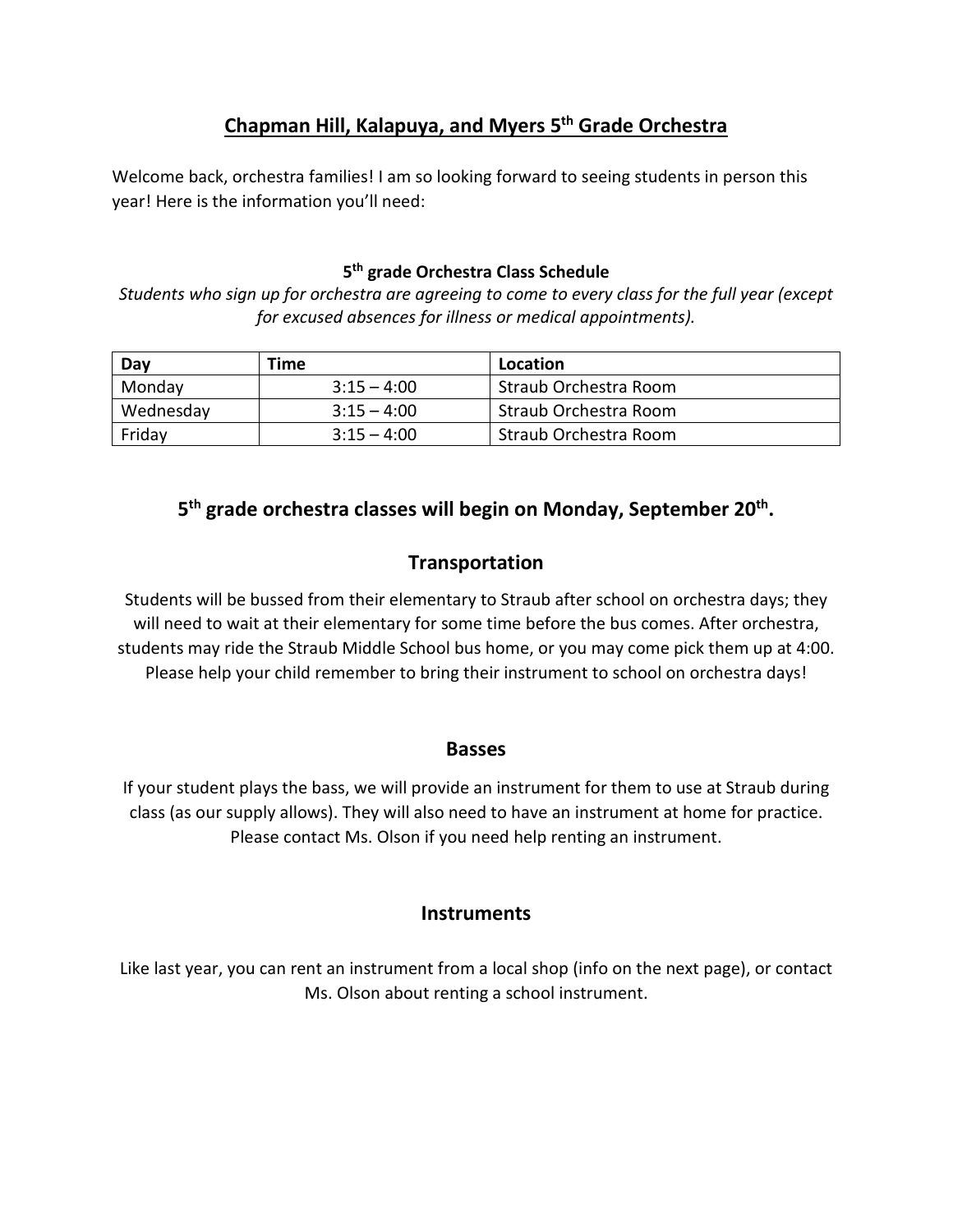## **Concerts**

We will be having three orchestra concerts this year. Please mark these dates on your calendars now so all of our students can participate!

| <b>Winter Concert</b> | December 2 <sup>nd</sup> | $6:30 \text{ pm} - 7:00 \text{ pm}$ | <b>Straub Commons</b> |
|-----------------------|--------------------------|-------------------------------------|-----------------------|
| <b>Spring Concert</b> | March 10 <sup>th</sup>   | $7:00 \text{ pm} - 7:30 \text{ pm}$ | <b>Straub Commons</b> |
| Orchestras            | May $26th$               | $6:30 \text{ pm} - 8:00 \text{ pm}$ | West Salem High       |
| of the West           |                          |                                     | Gvm                   |

#### **Required Orchestra Materials**

All the following materials, (except music stand), students are expected to bring to **every class.**

- **Essential Elements, Book 1 -** make sure you buy the correct book for your instrument!
- **Instrument outfit** instrument, bow, rosin, cleaning cloth and case. Instruments must have all 4 fine tuners installed.
- **Violins/Violas-** Everest, Kun, or Fom **shoulder rest**
- **Cellos/Basses- Rock Stop**
- **A nametag** on instrument case (or masking tape with first and last name)
- **A folder for music** (any folder that holds letter size paper will do)
- **A pencil** to be kept in the music folder
- **A music stand** to be kept at home for practice

Recommended but not required: a clip-on tuner and an extra set of strings.

| Willamette Valley Music Co. | <b>Uptown Music</b>   | Henry Strobel Violin Shop |
|-----------------------------|-----------------------|---------------------------|
| 484 State St.               | 3827 River Rd. N      | 10878 Mill Creek          |
| Salem, OR 97301             | Keizer, OR 97303      | Aumsville, OR 97325       |
| (503) 385-8790              | (503) 393-4437        | (503) 749-1742            |
| www.wvmc.net                | www.uptownmusicnw.com | www.henrystrobel.com      |
|                             |                       |                           |

Thank you for choosing orchestra! As always, please feel free to contact me with any questions!

Sidran Olson olson\_sidran@salkeiz.k12.or.us (503) 399-2030